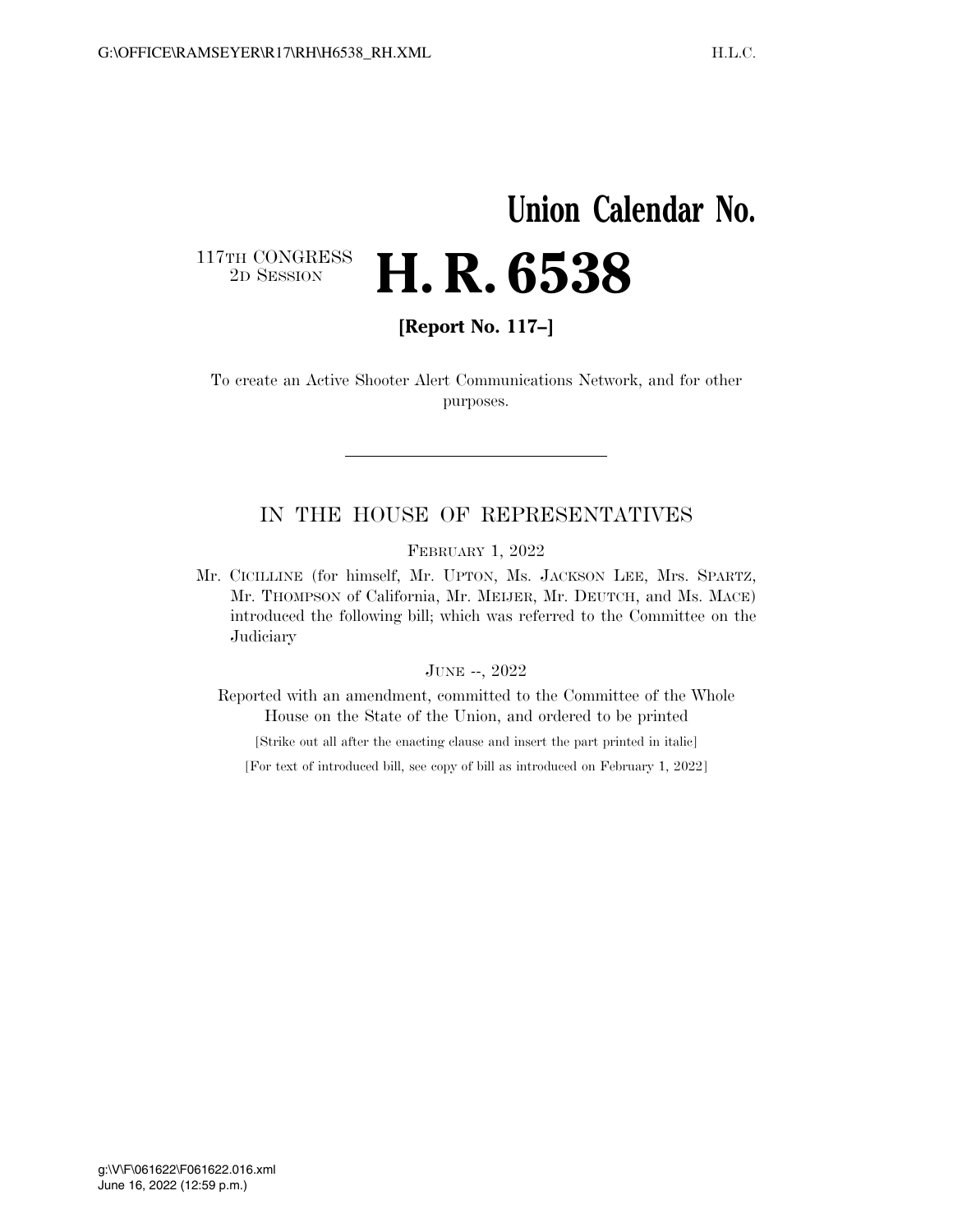## **A BILL**

To create an Active Shooter Alert Communications Network, and for other purposes.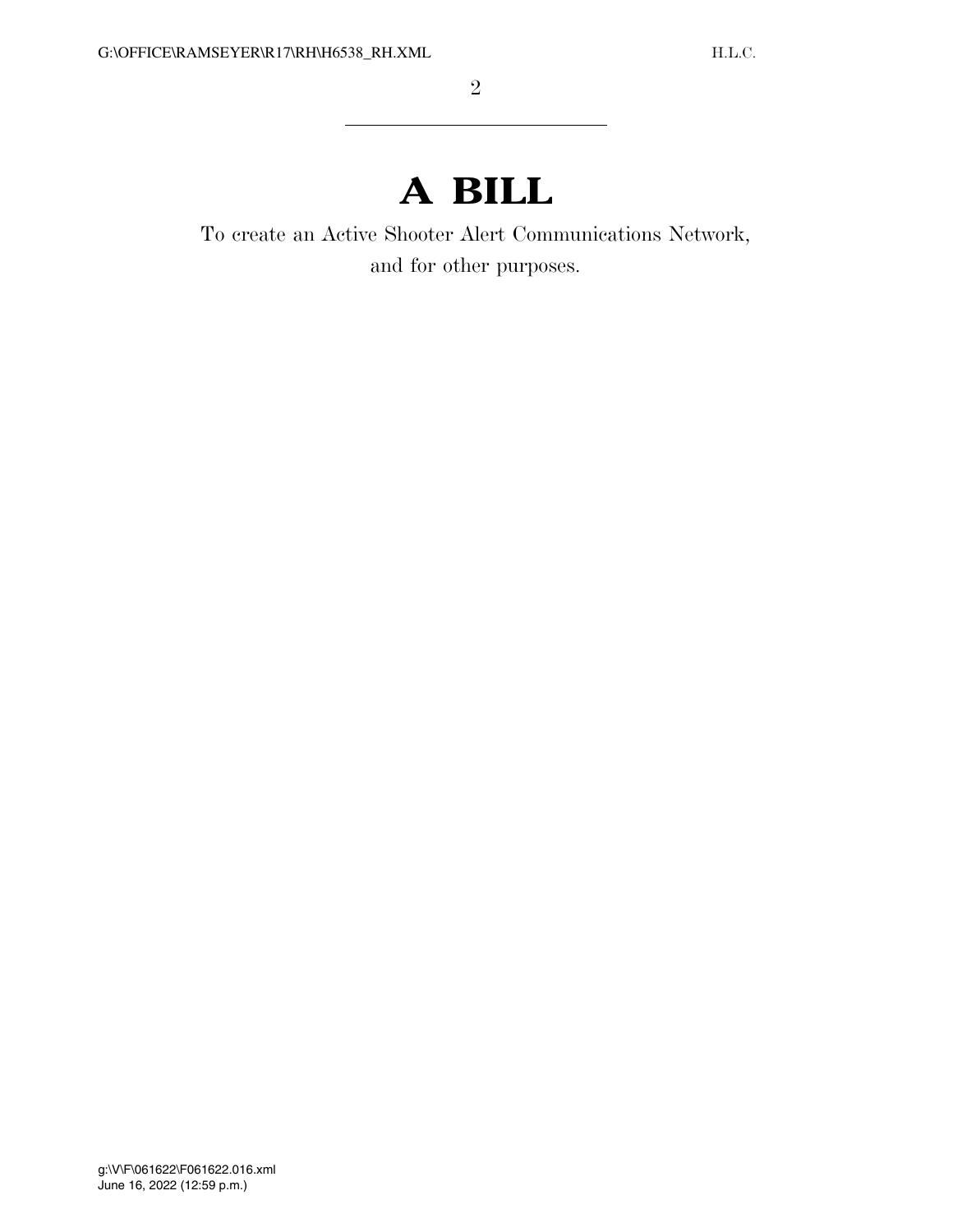*Be it enacted by the Senate and House of Representa- tives of the United States of America in Congress assembled, SECTION 1. SHORT TITLE. This Act may be cited as the ''Active Shooter Alert Act of 2022''. SEC. 2. DEFINITIONS. In this Act: (1) ACTIVE SHOOTER.—The term ''active shoot- er'' means an individual who is engaged in killing or attempting to kill persons with a firearm in a popu- lated area and who is determined to pose an active, imminent threat to people in that populated area. (2) ADMINISTRATOR OF FEMA.—The term ''Ad- ministrator of FEMA'' means the Administrator of the Federal Emergency Management Agency. (3) CHAIRMAN OF THE FCC.—The term ''Chair- man of the FCC'' means the Chairman of the Federal Communications Commission. (4) COORDINATOR.—The term ''Coordinator'' means the Active Shooter Alert Coordinator of the De- partment of Justice designated under section 3(a). (5) NETWORK.—The term ''Network'' means the Active Shooter Alert Communications Network, an interconnected system of Federal, State, Tribal, and* 

*local governments that is organized to provide infor-*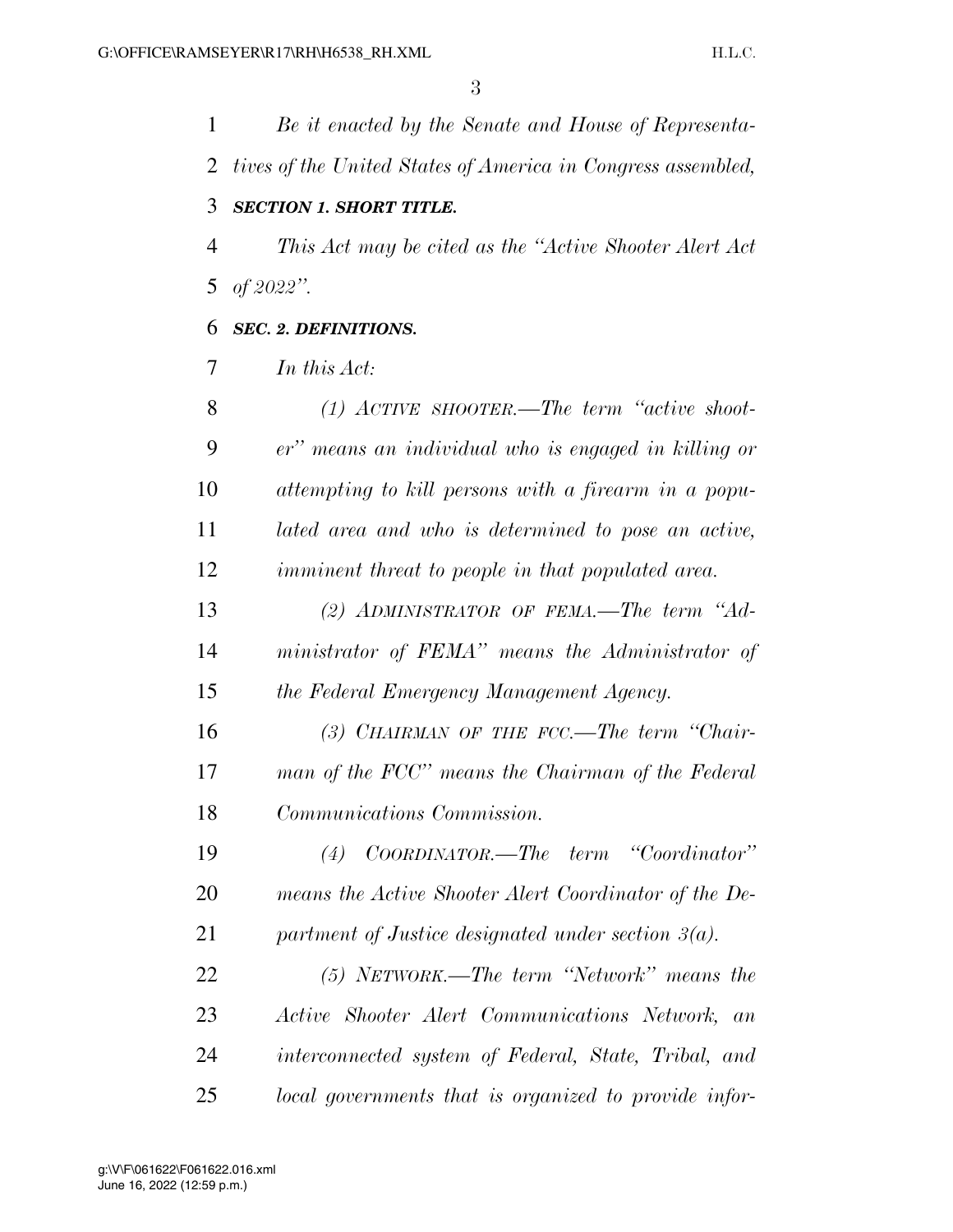| $\mathbf{1}$   | mation to the public, within geographically relevant         |
|----------------|--------------------------------------------------------------|
| $\overline{2}$ | areas, on active shooter situations.                         |
| 3              | (6) POPULATED AREA.—The term "populated                      |
| $\overline{4}$ | area" means a location where one or more persons             |
| 5              | other than the active shooter are present.                   |
| 6              | (7) STATE.—The term "State" means any of the                 |
| 7              | 50 States, the District of Columbia, American Samoa,         |
| 8              | Guam, Puerto Rico, the Northern Mariana Islands,             |
| 9              | the Virgin Islands of the United States, and any other       |
| 10             | territory of the United States.                              |
| 11             | SEC. 3. NATIONAL COORDINATION OF ACTIVE SHOOTER              |
| 12             | ALERT COMMUNICATIONS NETWORK.                                |
| 13             | (a) COORDINATION WITHIN DEPARTMENT OF JUS-                   |
| 14             | TICE.—The Attorney General shall assign an officer of the    |
|                | 15 Department of Justice to act as the national coordinator  |
|                | 16 of the Active Shooter Alert Communications Network re-    |
| 17             |                                                              |
|                | garding an emergency involving an active shooter. The offi-  |
| 18             | cer so designated shall be known as the Active Shooter Alert |
| 19             | Coordinator of the Department of Justice.                    |
| 20             | (b) DUTIES.—The Coordinator shall—                           |
| 21             | (1) encourage Federal, State, Tribal, and local              |
| 22             | government agencies to establish procedures to re-           |
| 23             | spond to an active shooter, including active shooter         |
| 24             | procedures relating to interstate or interjurisdictional     |
| 25             | travel (including airports and border crossing areas         |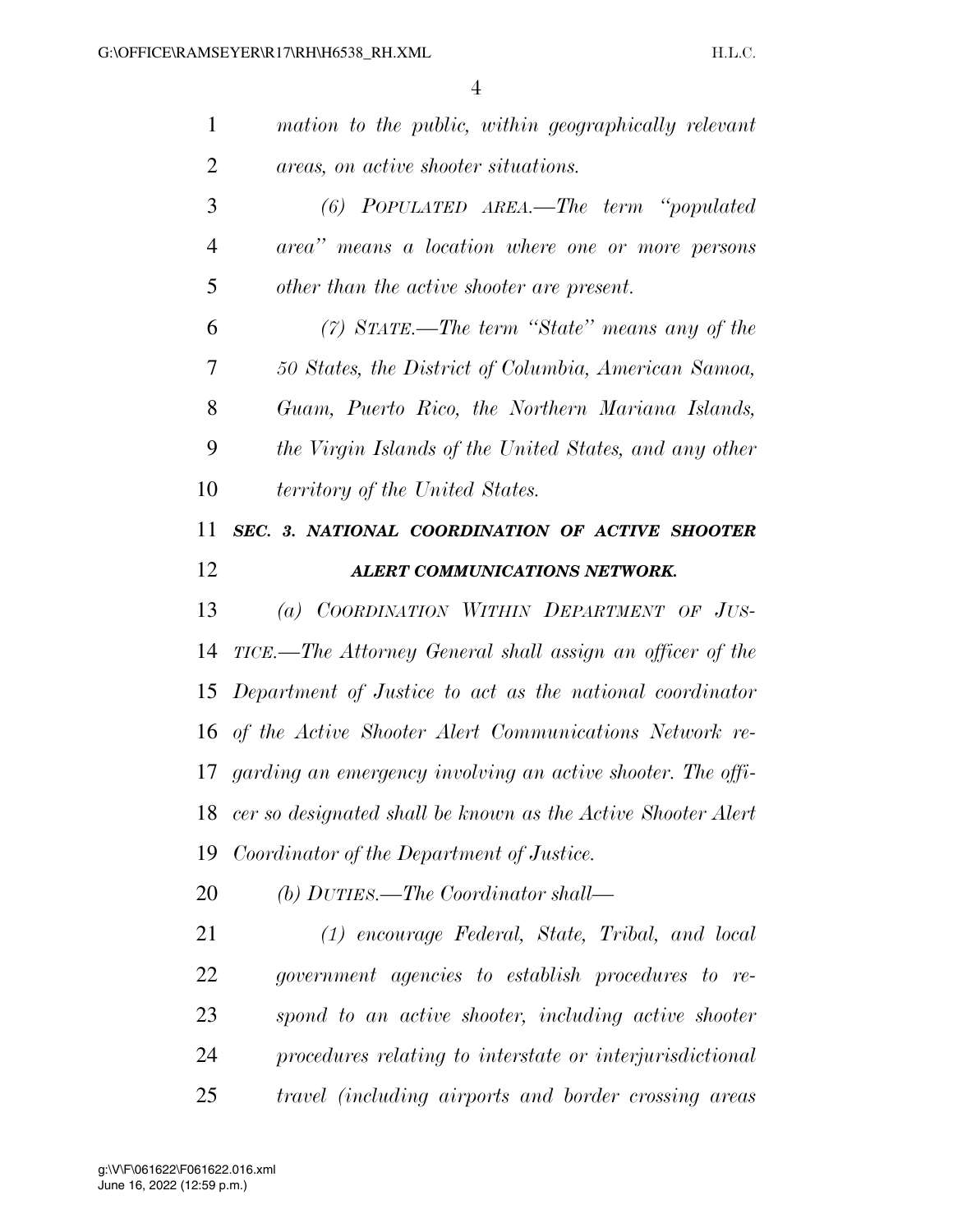| $\mathbf{1}$   | and checkpoints), and focus on governments that have           |
|----------------|----------------------------------------------------------------|
| $\overline{2}$ | not yet established such procedures; and                       |
| 3              | $(2)$ work with State, Tribal, and local govern-               |
| $\overline{4}$ | ments to encourage appropriate regional and inter-             |
| 5              | jurisdictional coordination of various elements of the         |
| 6              | Network.                                                       |
| 7              | (c) GOALS.—The Coordinator shall encourage<br><i>the</i>       |
| 8              | adoption of best practices established under section $4(a)$ in |
| 9              | State, Tribal, and local governments for-                      |
| 10             | $(1)$ the development of policies and procedures to            |
| 11             | guide the use of mass alert systems, changeable mes-           |
| 12             | sage signs, or other information systems to notify             |
| 13             | local residents, motorists, travelers, and individuals         |
| 14             | in the vicinity of an active shooter;                          |
| 15             | $(2)$ the development of guidance or policies on               |
| 16             | the content and format of alert messages to be con-            |
| 17             | veyed on mass alert systems, changeable message                |
| 18             | signs, or other information systems relating to an ac-         |
| 19             | tive shooter;                                                  |
| 20             | $(3)$ the coordination of State, Tribal, and local             |
| 21             | Active Shooter Alert communications plans within a             |
| 22             | region for the use of mass alert systems relating to an        |
| 23             | <i>active shooter</i> ;                                        |
| 24             | $(4)$ the planning and designing of mass alert                 |
| 25             | systems for multilingual communication with local              |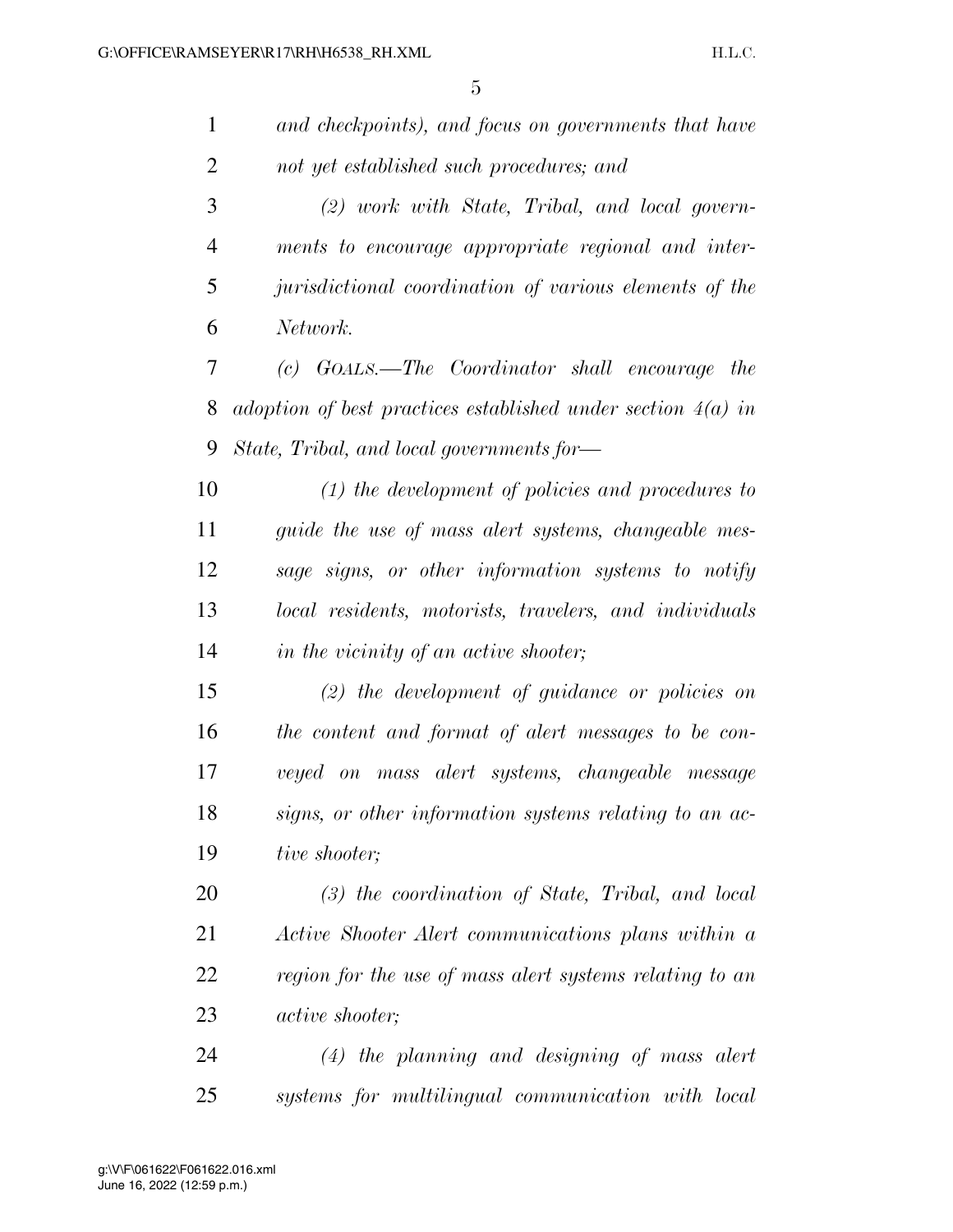*residents, motorists, travelers, and individuals in the vicinity of an active shooter, which system may in- clude the capability for issuing wide area alerts to local residents, motorists, travelers, and individuals in the vicinity of an active shooter;* 

 *(5) the planning of systems and protocols to fa- cilitate the efficient issuance of active shooter alerts and other key information to local residents, motor- ists, travelers, and individuals in the vicinity of an active shooter during times of day outside of normal business hours;* 

 *(6) the provision of training and guidance to transportation authorities to facilitate the appro- priate use of mass alert systems and other informa- tion systems for the notification of local residents, mo- torists, travelers, and individuals in the vicinity of an active shooter; and* 

 *(7) the development of appropriate mass alert systems to ensure that alerts sent to individuals in the immediate vicinity of an active shooter do not alert the active shooter to the location of individuals sheltering in place near the active shooter.* 

 *(d) INTEGRATED PUBLIC ALERT AND WARNING SYS- TEM.—In carrying out duties under subsection (b), the Co-ordinator shall notify and coordinate with the Adminis-*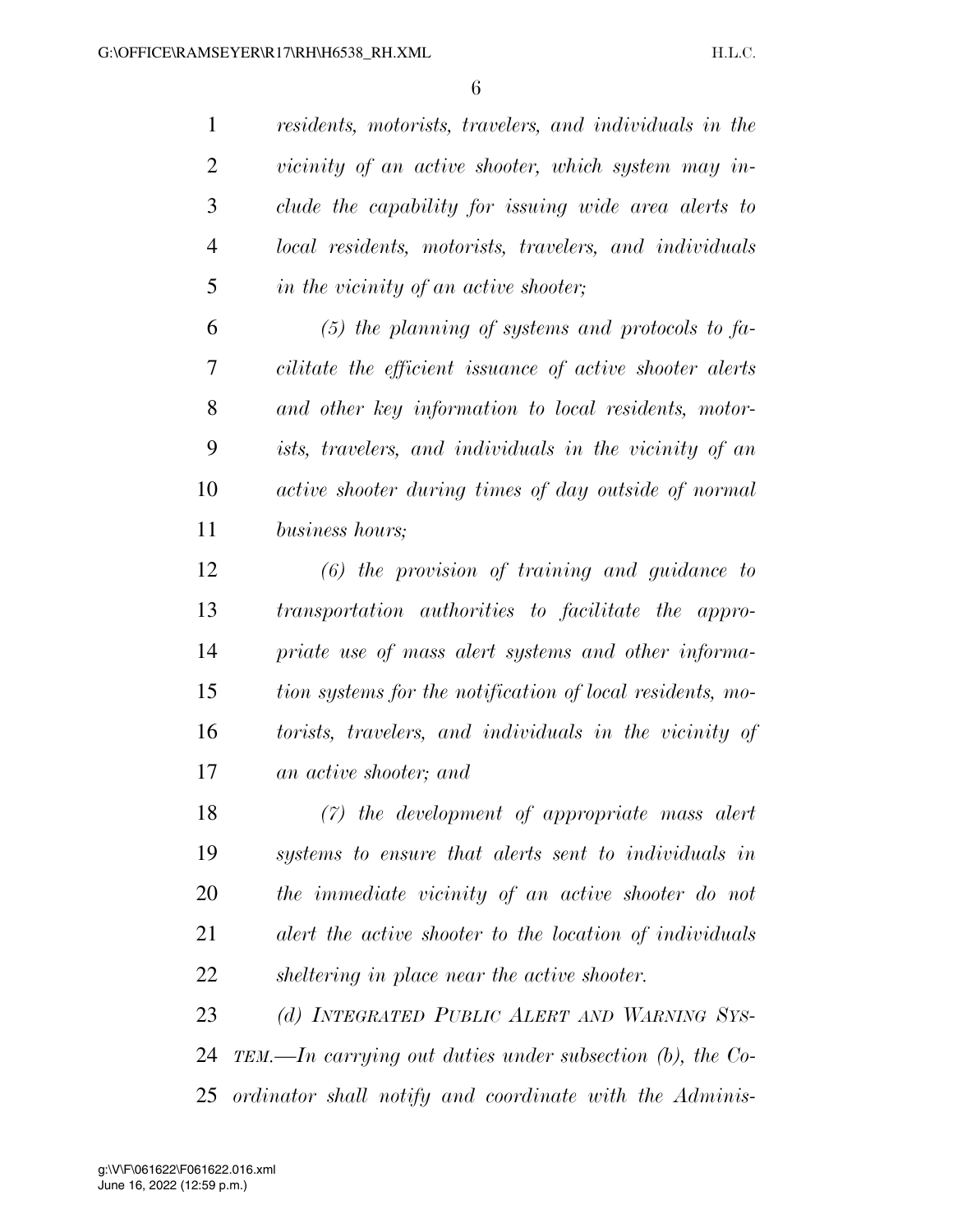*trator of FEMA, the Secretary of Transportation, and the Chairman of the FCC on using the Integrated Public Alert and Warning System to issue alerts for the Network.* 

 *(e) REPORT.—Not later than 18 months after the date of enactment of this Act, and every 2 years thereafter until such time as each of the State, Tribal, and local govern- ments have adopted an active shooter alert protocol, the Co- ordinator, in consultation with the Administrator of FEMA, Secretary of Transportation, and the Chairman of the FCC, shall submit to Congress a report on the activities of the Coordinator and the effectiveness and status of the Active Shooter Alert communications plan of each State, Tribal, and local government within each region that has implemented such a plan.* 

### *SEC. 4. STANDARDS FOR ISSUANCE AND DISSEMINATION OF ALERTS THROUGH ACTIVE SHOOTER*

- *ALERT COMMUNICATIONS NETWORK.*
- *(a) ESTABLISHMENT OF BEST PRACTICES.—*

 *(1) IN GENERAL.—Subject to subsection (c), the Coordinator, using the recommendations of the Advi- sory Panel established under subsection (b) and in co- ordination with the Administrator of FEMA, the Sec- retary of Transportation, the Chairman of the FCC, local broadcasters, and Federal, State, Tribal, and*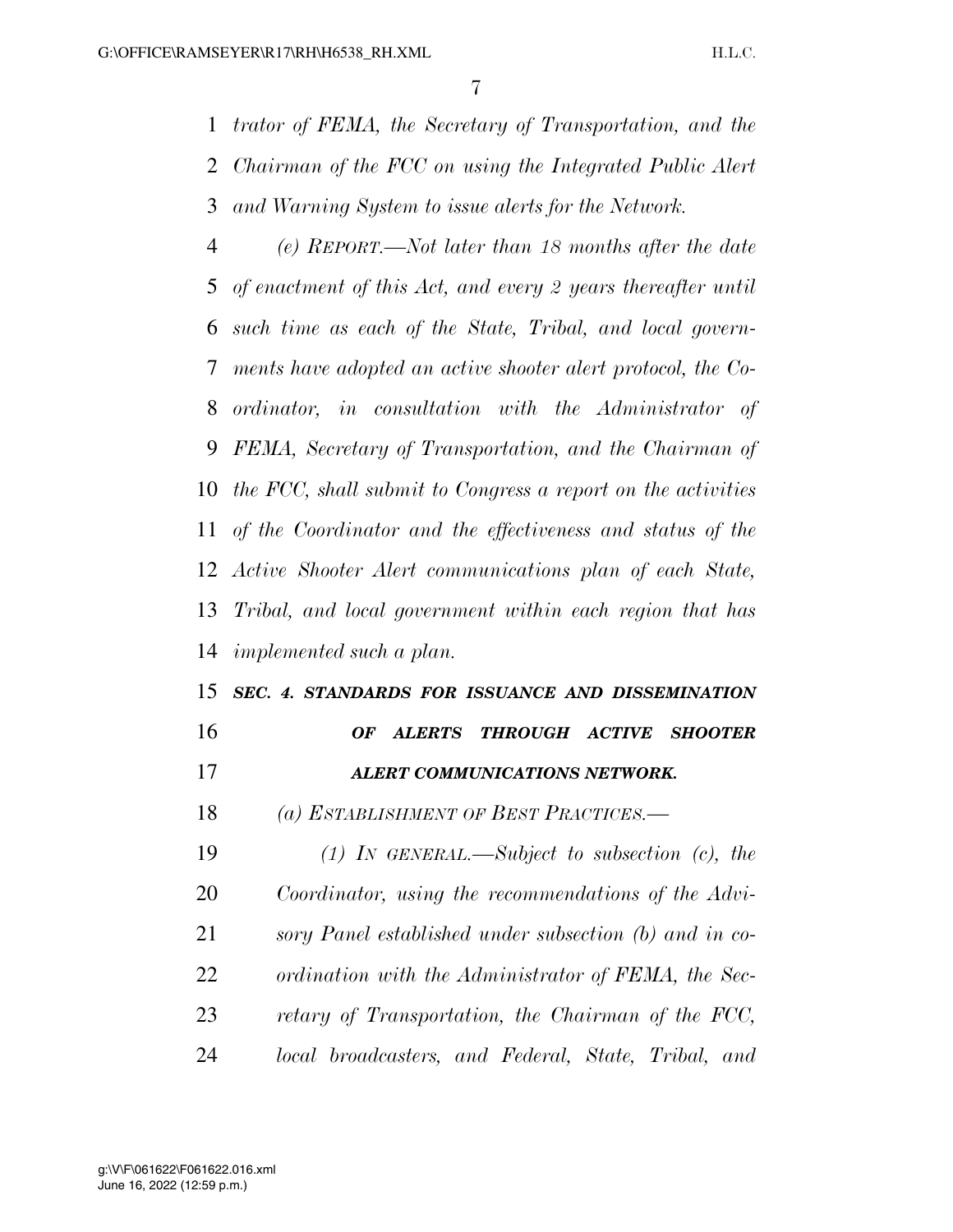| $\mathbf{1}$   | local law enforcement agencies, shall establish best    |
|----------------|---------------------------------------------------------|
| $\overline{2}$ | $practices for-$                                        |
| 3              | $(A)$ the issuance of alerts through the Net-           |
| $\overline{4}$ | work;                                                   |
| 5              | $(B)$ the extent of the dissemination of alerts         |
| 6              | issued through the Network; and                         |
| 7              | $(C)$ the achievement of the goals described in         |
| 8              | section $3(c)$ .                                        |
| 9              | (2) UPDATING BEST PRACTICES.—The Coordi-                |
| 10             | nator shall review the best practices established under |
| 11             | paragraph $(1)$ no less frequently than every 5 years   |
| 12             | to ensure the best practices are consistent with up-    |
| 13             | dated data and recommendations on active shooter        |
| 14             | situations and technological advancements in the In-    |
| 15             | tegrated Public Alert and Warning System or other       |
| 16             | technologies. The Coordinator shall convene the Advi-   |
| 17             | sory Panel as necessary to provide updated rec-         |
| 18             | ommendations if the best practices are to be updated.   |
| 19             | (b) ADVISORY PANEL.—                                    |
| 20             | $(1)$ IN GENERAL.—Not later than 90 days after          |
| 21             | the date of enactment of this Act, the Coordinator      |
| 22             | shall establish an Advisory Panel to make rec-          |
| 23             | ommendations with respect to the establishment of       |
| 24             | best practices under subsection (a).                    |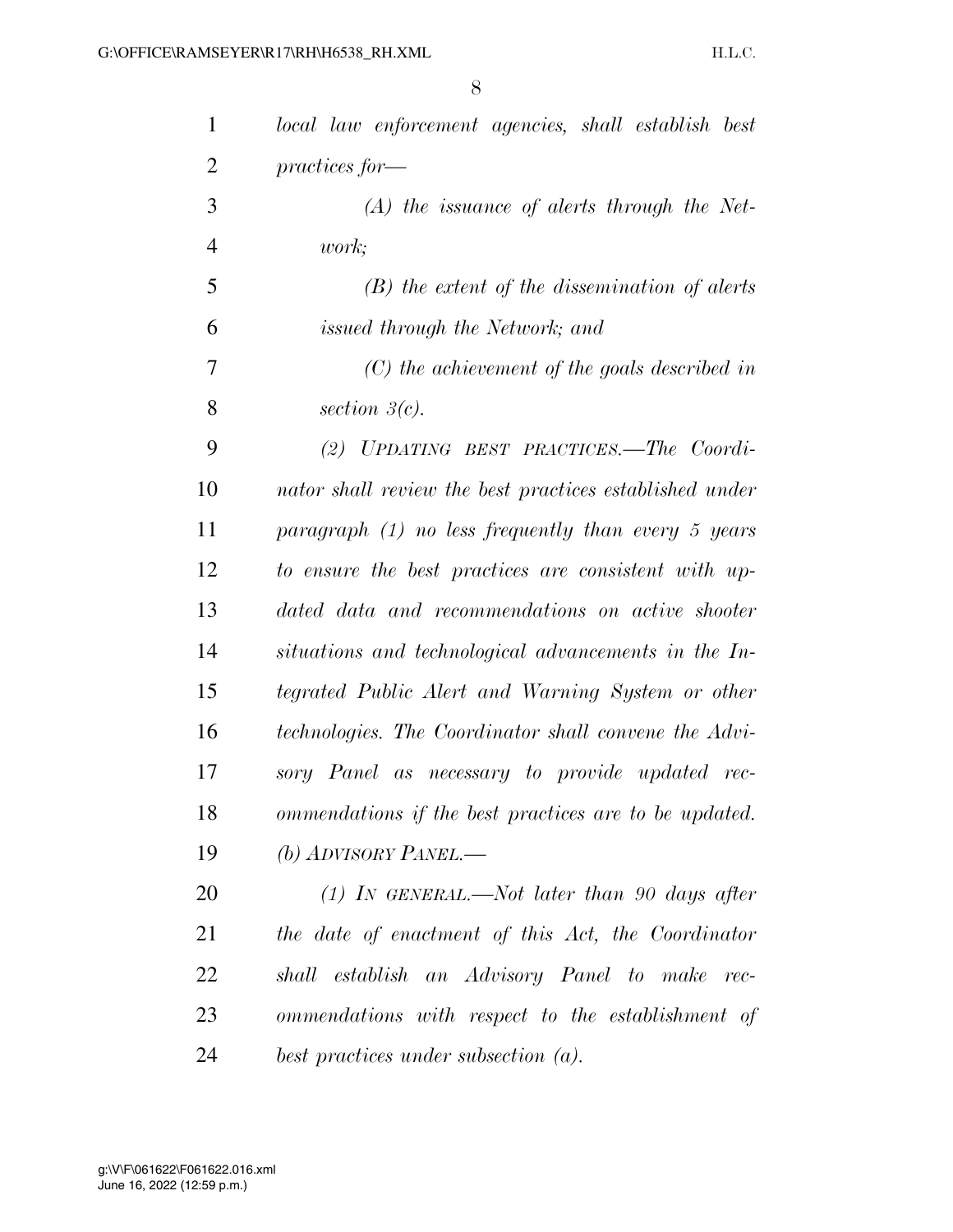| $\mathbf{1}$   | (2) MEMBERSHIP.—The Advisory Panel shall be         |
|----------------|-----------------------------------------------------|
| $\overline{2}$ | comprised of at least 9 members, including-         |
| 3              | $(A)$ at least 5 law enforcement officers, in-      |
| 4              | cluding at least one nonsupervisory law enforce-    |
| 5              | ment officer, who have responded to active shoot-   |
| 6              | er incidents and who represent rural, suburban,     |
| 7              | and urban communities;                              |
| 8              | $(B)$ at least 1 public safety expert who is        |
| 9              | not a law enforcement officer and who has re-       |
| 10             | sponded to an active shooter incident;              |
| 11             | $(C)$ at least 1 emergency response official        |
| 12             | who is not a law enforcement officer;               |
| 13             | $(D)$ at least 1 city planning expert; and          |
| 14             | $(E)$ at least 1 mental and behavioral health       |
| 15             | expert.                                             |
| 16             | RECOMMENDATIONS.—Not later than 15<br>(3)           |
| 17             | months after the date of enactment of this Act, the |
| 18             | Advisory Panel shall submit to Coordinator rec-     |
| 19             | ommendations with respect to the establishment of   |
| 20             | best practices under subsection $(a)$ .             |
| 21             | $(c)$ LIMITATIONS.—                                 |
| 22             | $(1)$ IN GENERAL.—The best practices established    |
| 23             | under subsection $(a)$ shall—                       |
| 24             | $(A)$ be adoptable on a voluntary basis only;       |
| 25             | and                                                 |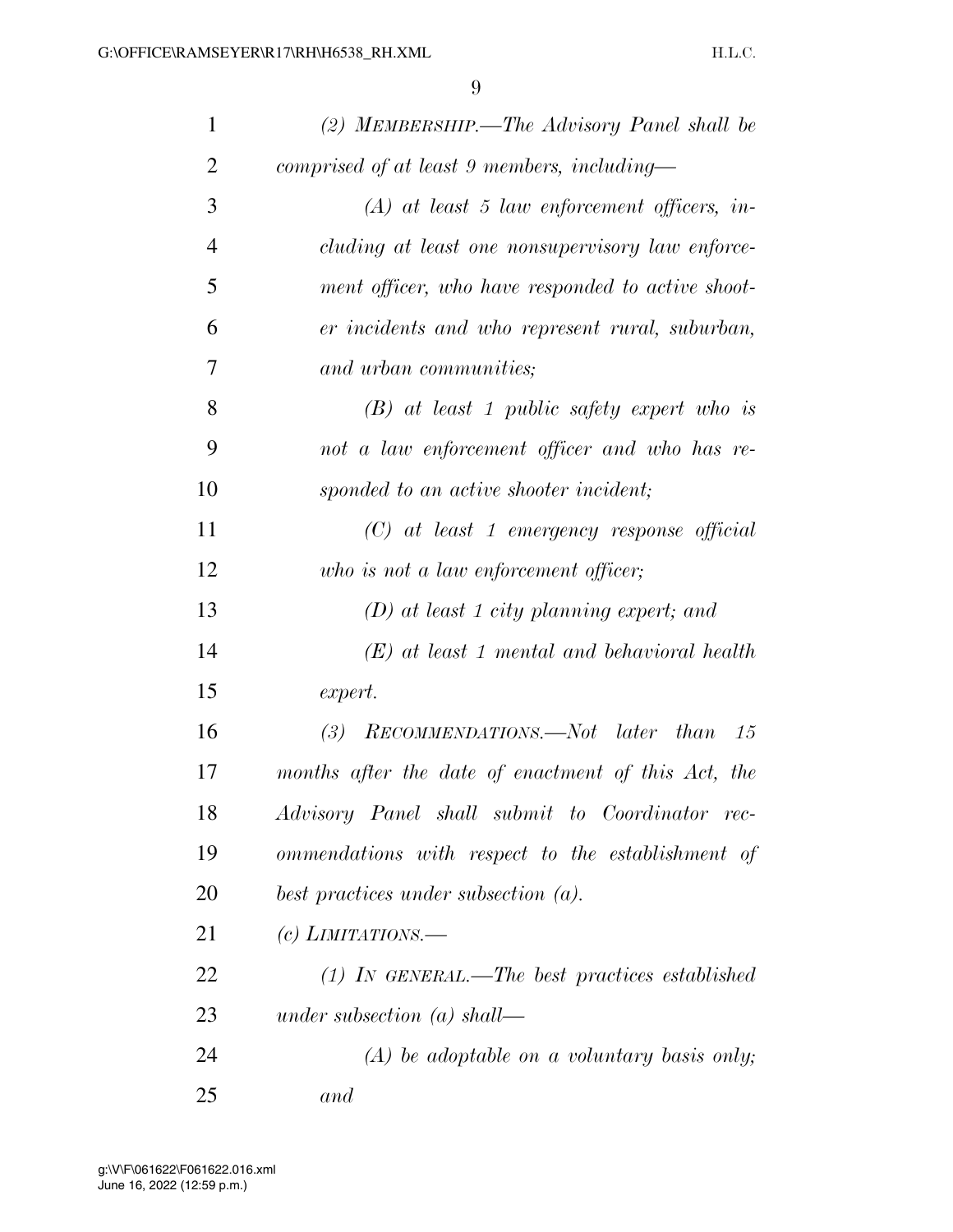| $\mathbf{1}$   | $(B)$ to the maximum extent practicable (as            |
|----------------|--------------------------------------------------------|
| $\overline{2}$ | determined by the Coordinator, in consultation         |
| 3              | with State, Tribal, and local law enforcement          |
| $\overline{4}$ | $a \text{gencies}$ , provide that—                     |
| 5              | $(i)$ appropriate information relating to              |
| 6              | an active shooter response is disseminated             |
| $\overline{7}$ | to the appropriate law enforcement, public             |
| 8              | health, communications, and other public               |
| 9              | officials; and                                         |
| 10             | (ii) the dissemination of an alert                     |
| 11             | through the Network be limited to the geo-             |
| 12             | graphic areas most likely to be affected by,           |
| 13             | or able to respond to, an active shooter situ-         |
| 14             | ation.                                                 |
| 15             | $No$ INTERFERENCE.—In establishing best<br>(2)         |
| 16             | practices under subsection $(a)$ , the Coordinator may |
| 17             | not interfere with systems of voluntary coordination   |
| 18             | between local broadcasters and State, Tribal, and      |
| 19             | local law enforcement agencies for improving and im-   |
| 20             | plementing the Network.                                |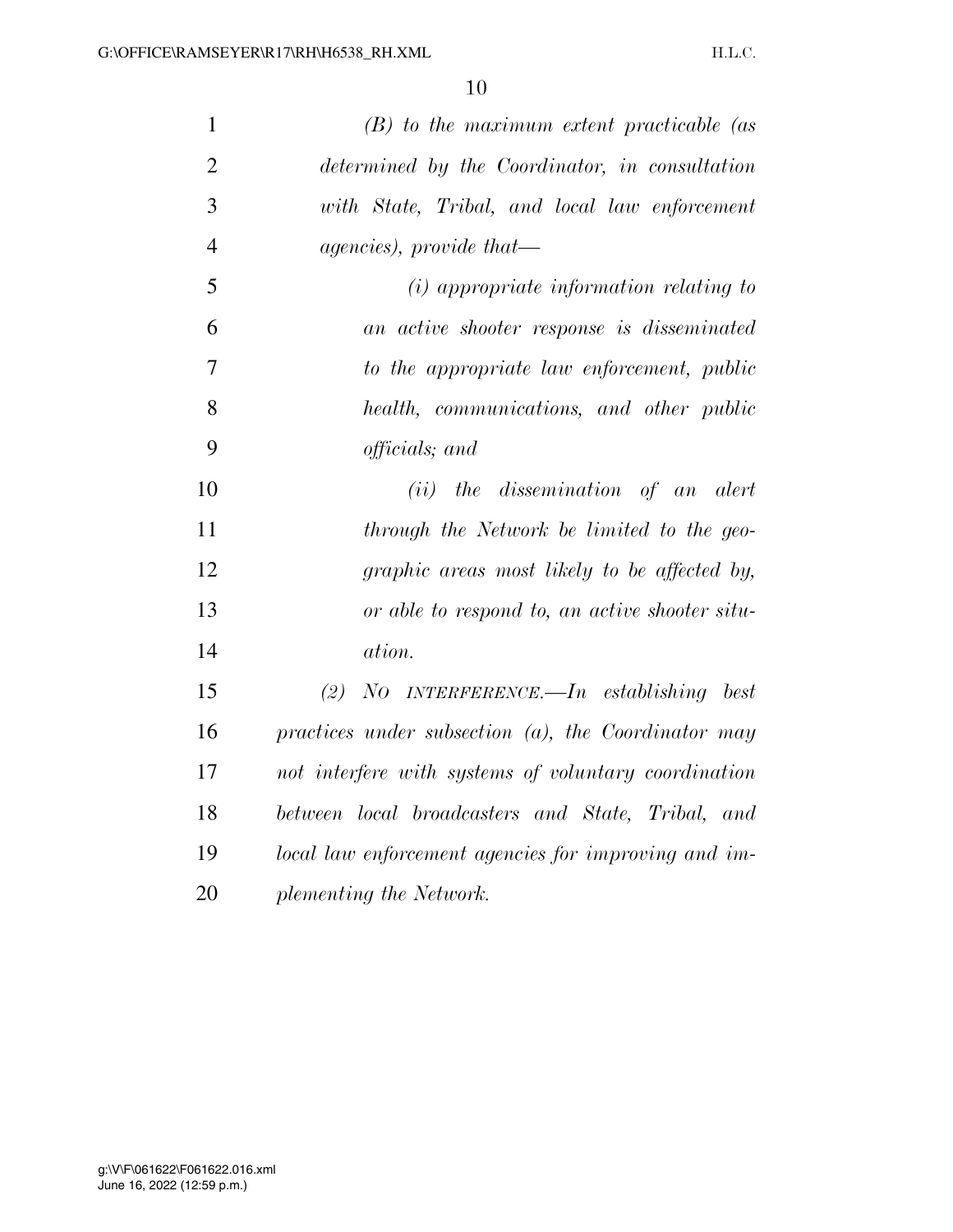*SEC. 5. COMPTROLLER GENERAL STUDY ON STATE RE- SPONSES TO ACTIVE SHOOTER SITUATIONS REQUIRING THE ISSUANCE OF PUBLIC ALERTS AND WARNINGS.* 

 *(a) STUDY.—The Comptroller General of the United States shall conduct a study on State and local responses to active shooters and situations requiring the issuance of a public alert or warning. Such study shall address each of the following:* 

 *(1) Differences between the definitions of the term ''active shooter'' used by different States.* 

 *(2) The amount of time it takes and the process in each State to receive approval from the State alert- ing officials after a local law enforcement agency re- quests the issuance of a public alert or warning, such as an AMBER Alert, a Blue Alert, or an Ashanti alert.* 

 *(3) A comparison of the timing and effectiveness of the issuance of public alerts and warnings by State, Tribal, and local alerting officials.* 

 *(b) REPORT TO CONGRESS.—Not later than 2 years after the date of enactment of this Act, the Comptroller Gen- eral of the United States shall submit to Congress a report containing the findings of the study conducted under sub-section (a).*